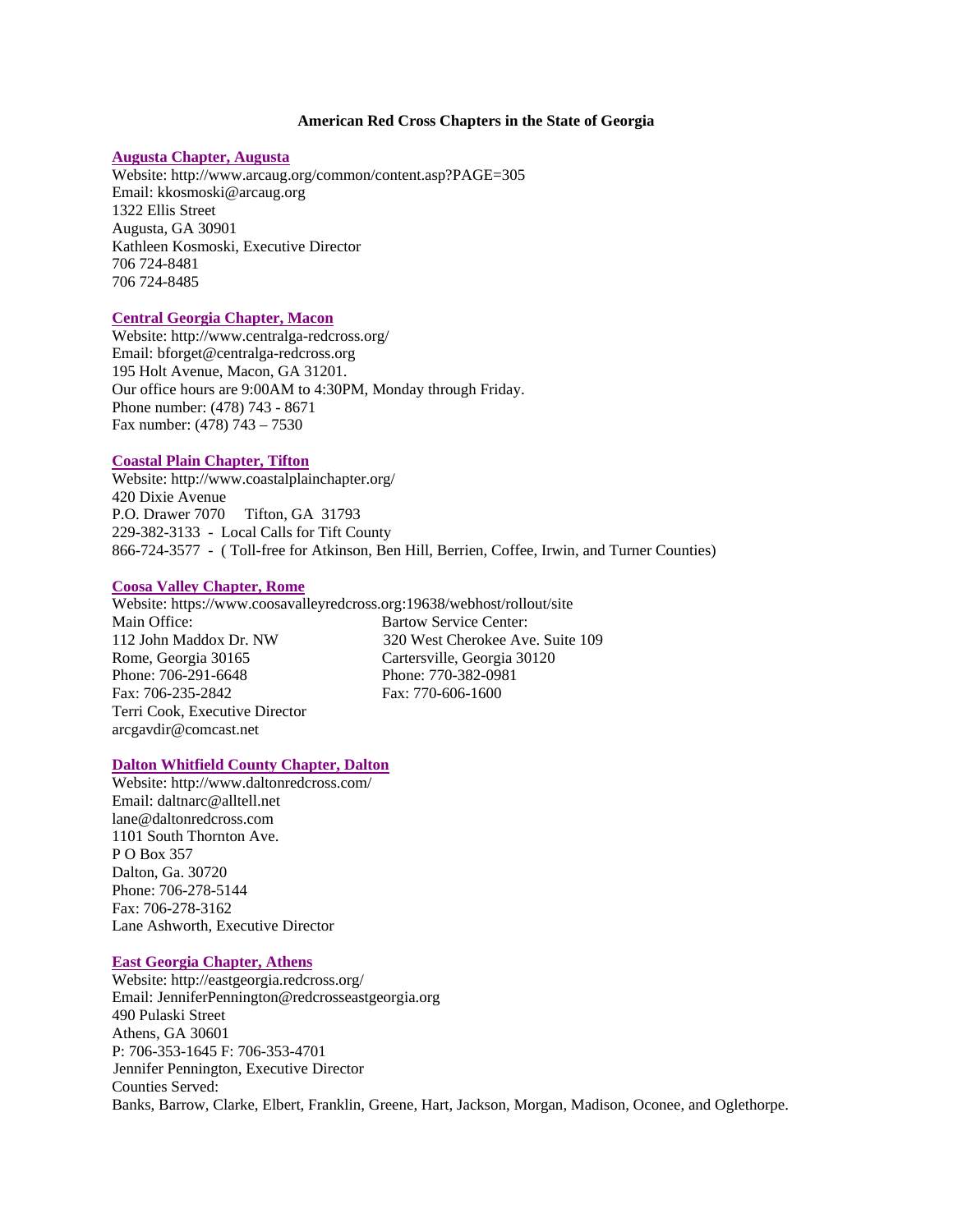# **Georgia Piedmont Chapter, Griffin**

Website: http://gapiedmont.redcross.org/ Admin HQ: P.O. Box 541, 222 Meriwether St., Griffin, GA 30224 Phone (770) 227-3145, Fax (770) 227-9932 TRAINING/OPERATIONS CENTER: 622A N. Church St., Thomaston, GA 30286 Phone (706) 647-3023

# **Houston-Middle Georgia Chapter, Warner Robins**

Website: http://www.middlegeorgiaredcross.org/ Email: ccarchedi@redcrosshmga.org 346 Corder Road Warner Robins GA 31088 478.923.6332 478.922.8858 Fax Catherine A. Carchedi, Executive Director

## **Metropolitan Atlanta Chapter, Atlanta**

Website: http://www.atlantaredcross.org/site/c.csJLKZPLJvH/b.983693/k.CBFA/Home.htm 1955 Monroe Drive Atlanta, GA 30135 404 575-3112 Tim English, Chief Operating Officer tenglish@arcatl.org

## 1. **Metropolitan Atlanta Chapter**

1955 Monroe Drive, NE Atlanta, GA 30324 (serves 15-county metro Atlanta)

## 2. **Central District Office**

1955 Monroe Drive, NE Atlanta, GA 30324 (serves Fulton County)

## 3. **Eastern District Office**

3486 Covington Highway Decatur, GA 30032 (serves DeKalb, Rockdale and Newton counties)

## **Middle Flint Chapter, Americus**

Website: http://www.americanredcross-americus.org/ Email: sumterarc1@bellsouth.net 1509 Crawford Street Americus, Ga 31709 (229)924-2026 (229)931-0811 (fax) Counties Served: Dooly, Macon, Sumter, Schley, Webster

## **Murray County Chapter, Chatsworth**

Website: http://home.alltel.net/mcredcross/ 211 West Fort Street Chatsworth, GA 30705 706-695-7605 706-695-6277 tchampion@alltel.net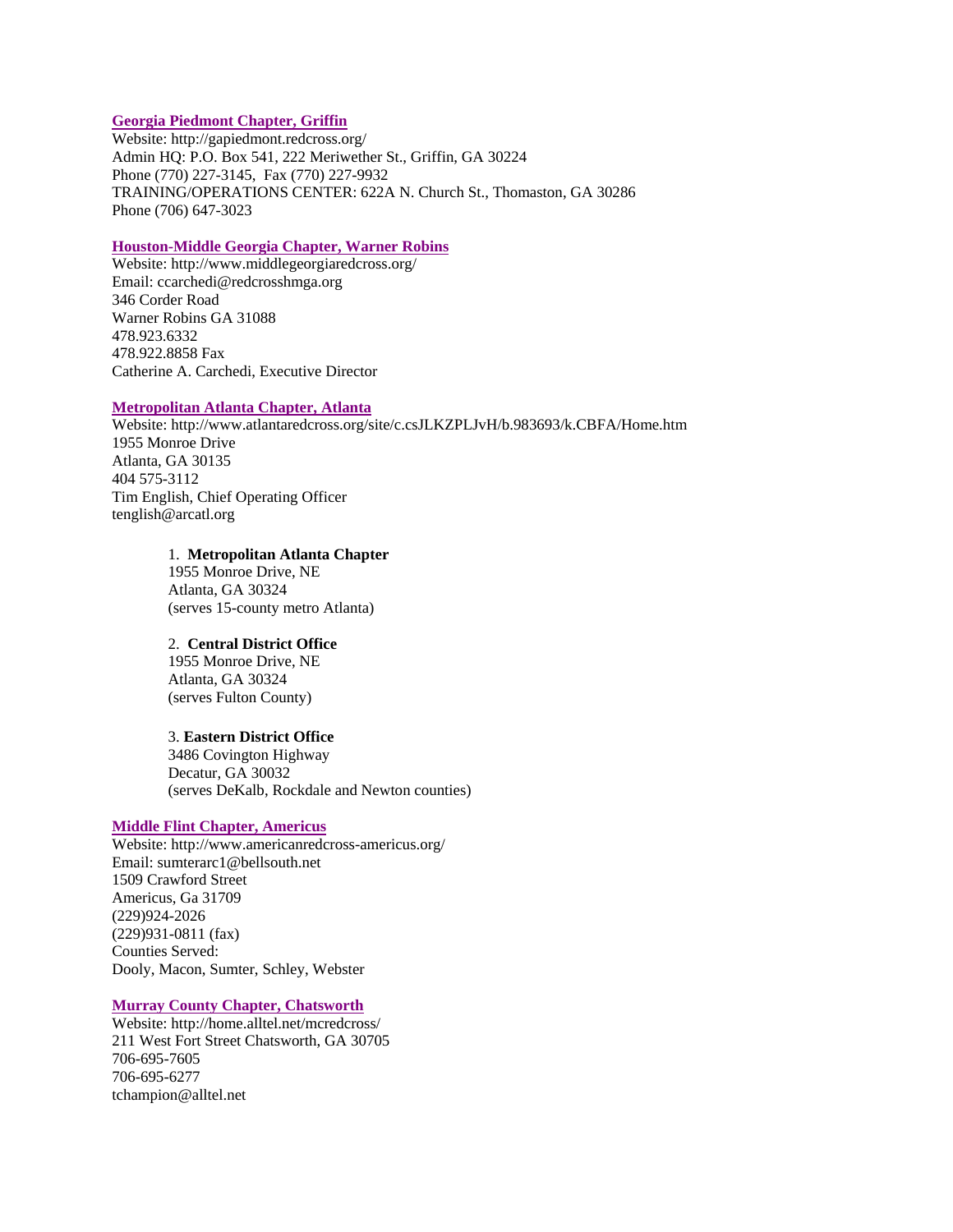## **Northeast Georgia Chapter, Gainesville**

Website: http://www.negaredcross.org/ Chapterhouse - Main Office 311 Jesse Jewell Pkwy Suite 102 B Gainesville, GA 30503 770-532-8453 - Voice 800-282-1722 - Toll Free Voice 770-287-1236 or 770-287-1262 (fax) Jim Martin, Executive Director jmartin@negaredcross.org 770-532-8453 Ext 27 770-561-3450

 *Serving Dawson, Lumpkin and Forsyth Counties Serving Habersham, Rabun,* Dawsonville Office *Stephens and White Counties* 189 Highway 53 West Suite 203 1037 South Mail St. Dawsonville, GA 30534 Cornelia, GA 30531 Phone: 706-265-4050 796-894-2002 Cumming Office: 133 Samaritan Drive Cumming, GA 30040 Phone: 678-947-9900

## **Service Center III** Service Center IV

*Serving Hall County Serving Towns, Union,*  PO Box 3370 BB&T Bank Building Phone: 770-532-8453 East Ellijay, GA 30539

# **Service Center I** Service Center II

311 Jesse Jewell Parkway *Fannin and Pickens Counties* Gainesville, GA 30501 894 Maddox Drive, Suite 894 Mailing Address: PO Box 4 Ellijay, GA 30540

### **Northeastern District Office**

Website: http://www.atlantaredcross.org/site/c.csJLKZPLJvH/b.992099/k.BC4B/Northeastern\_District\_Office.htm 850 Hi-Hope Road Lawrenceville, GA 30043 (serves Gwinnett County)

#### **Northwestern District Office**

Website: http://www.atlantaredcross.org/site/c.csJLKZPLJvH/b.992101/k.BB2B/Northwestern\_District\_Office.htm 324 Victory Drive Marietta, GA 30060 (serves Carroll, Cherokee, Cobb, Douglas, Haralson and Paulding counties)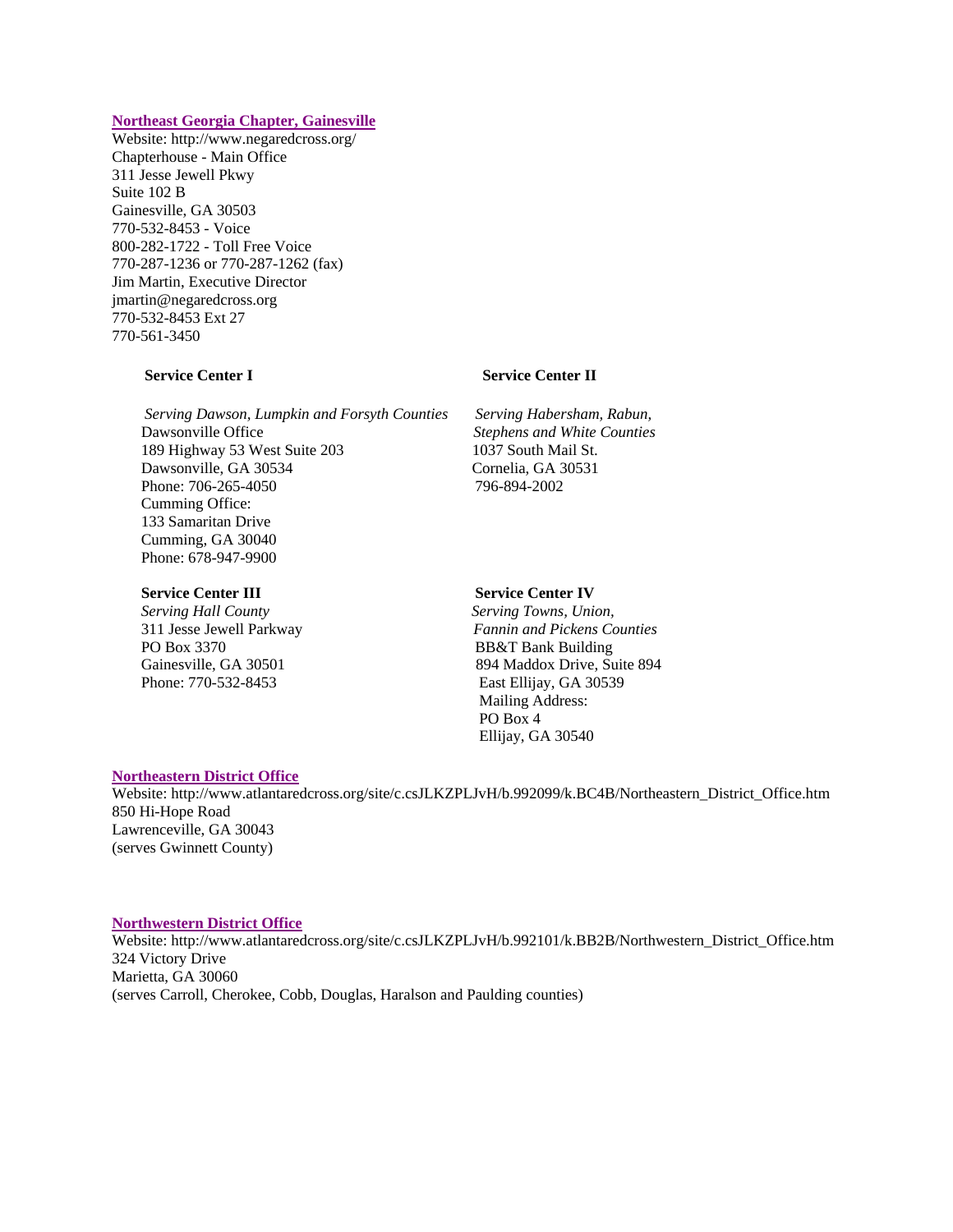#### **Oconee Valley Service Center**

Website: http://www.ocovalarc.org/volunteer.html 1131 North Jefferson Street Milledgeville, GA 31061 Office hours: 9:00AM to 4:30PM, Monday through Friday Phone number:(478) 452 - 2675 Fax number: (478) 451 - 5376 E-Mail: ovrc@alltel.net Website: www.ocovalarc.org

#### **Savannah Chapter, Savannah**

Website: http://www.savannahredcross.org/ Savannah Red Cross P.O. Box 9987 906 Drayton Drive Savannah, GA 31412 (912) 651-5300

## **Southeastern Coastal Georgia Chapter, Brunswick**

Website: http://www.secga-redcross.org/ Email: csm\_perry@bellsouth.net 207 Rose Drive Brunswick, GA phone (912) 265-1695 fax (912) 261-1443 Cindy Perry - Executive Director

#### **Southern District Office**

Website: http://www.atlantaredcross.org/site/c.csJLKZPLJvH/b.992103/k.7FFA/Southern\_District\_Office.htm 1115 Mount Zion Road, Suite E Morrow, GA 30260 (serves Butts, Clayton, Fayette and Henry counties)

# **Southwest Georgia Chapter, Albany**

Website: http://home.isoa.net/~arcalbany/ Email: arcalbany@isoa.net 500 Pine Ave., Albany, Georgia 31701 (229) 436-4845 Fax (229) 434-9610 Counties Served: Baker, Calhoun, Clay, Crisp, Dougherty, Early, Lee, Miller, Randolph, Terrell, Worth.

#### **Valdosta Chapter, Valdosta**

Website: http://www.valdostaredcross.org/ Email: vredcross@bellsouth.net 572 North Patterson Street, Second Floor Valdosta, GA 31601 229 242-7404

## **Walton County Chapter, Monroe**

Website: http://waltoncounty.redcross.org/ Email: smurone@waltonredcross.org 404 East Church Street Monroe, Georgia 30655 Phone: 770-267-3534 Fax: 770-207-4338